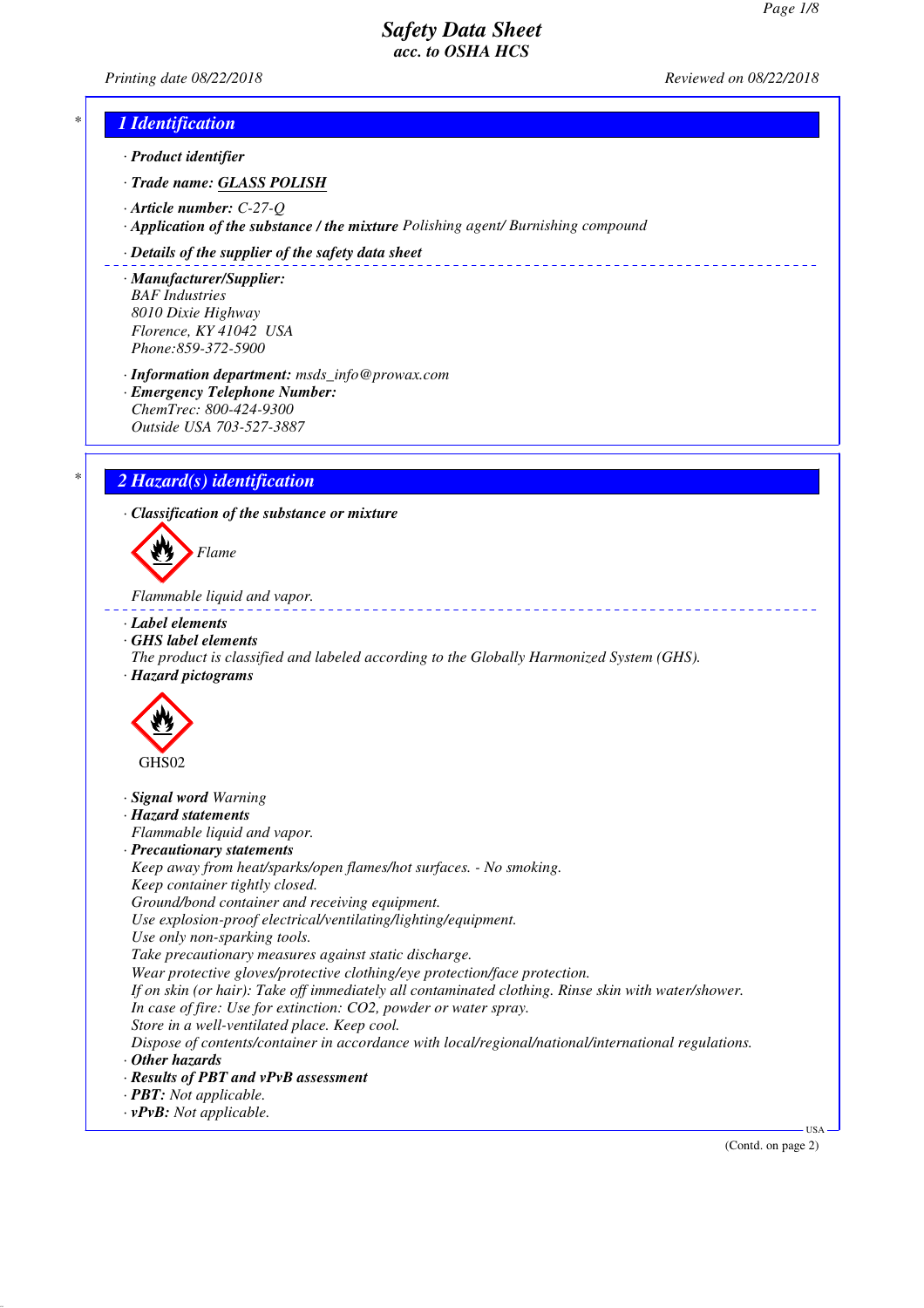*Printing date 08/22/2018 Reviewed on 08/22/2018*

*Trade name: GLASS POLISH*

(Contd. of page 1)

### *\* 3 Composition/information on ingredients*

#### *· Chemical characterization: Mixtures*

*· Description: Mixture of the substances listed below with nonhazardous additions.*

### *· Dangerous components:*

| 64742-88-7 medium aliphatic hydrocarbon          | $2.5 - 10\%$ |
|--------------------------------------------------|--------------|
| 61790-53-2 Diatomaceous earth (Silica-Amorphous) | $\leq 2.5\%$ |
| emulsifier<br>detergent blend                    | ≤2.5%        |

### *\* 4 First-aid measures*

- *· Description of first aid measures*
- *· After inhalation: Supply fresh air; consult doctor in case of complaints.*
- *· After skin contact: Generally the product does not irritate the skin.*
- *· After eye contact: Rinse opened eye for several minutes under running water.*
- *· After swallowing: If symptoms persist consult doctor.*
- *· Information for doctor:*
- *· Most important symptoms and effects, both acute and delayed No further relevant information available.*
- *· Indication of any immediate medical attention and special treatment needed*
- *No further relevant information available.*

### *\* 5 Fire-fighting measures*

- *· Extinguishing media*
- *· Suitable extinguishing agents:*
- *CO2, extinguishing powder or water spray. Fight larger fires with water spray or alcohol resistant foam.*
- *· Special hazards arising from the substance or mixture No further relevant information available.*
- *· Advice for firefighters*
- *· Protective equipment: No special measures required.*

### *\* 6 Accidental release measures*

- *· Personal precautions, protective equipment and emergency procedures Wear protective equipment. Keep unprotected persons away.*
- *· Environmental precautions:*
- *Dilute with plenty of water.*
- *Do not allow to enter sewers/ surface or ground water.*
- *· Methods and material for containment and cleaning up:*
- *Absorb with liquid-binding material (sand, diatomite, acid binders, universal binders, sawdust). Ensure adequate ventilation.*
- *· Reference to other sections*
- *No dangerous substances are released.*
- *See Section 7 for information on safe handling.*
- *See Section 8 for information on personal protection equipment.*
- *See Section 13 for disposal information.*

## *\* 7 Handling and storage*

- *· Handling:*
- *· Precautions for safe handling No special precautions are necessary if used correctly.*
- *· Information about protection against explosions and fires:*
- *Keep ignition sources away Do not smoke.*

(Contd. on page 3)

USA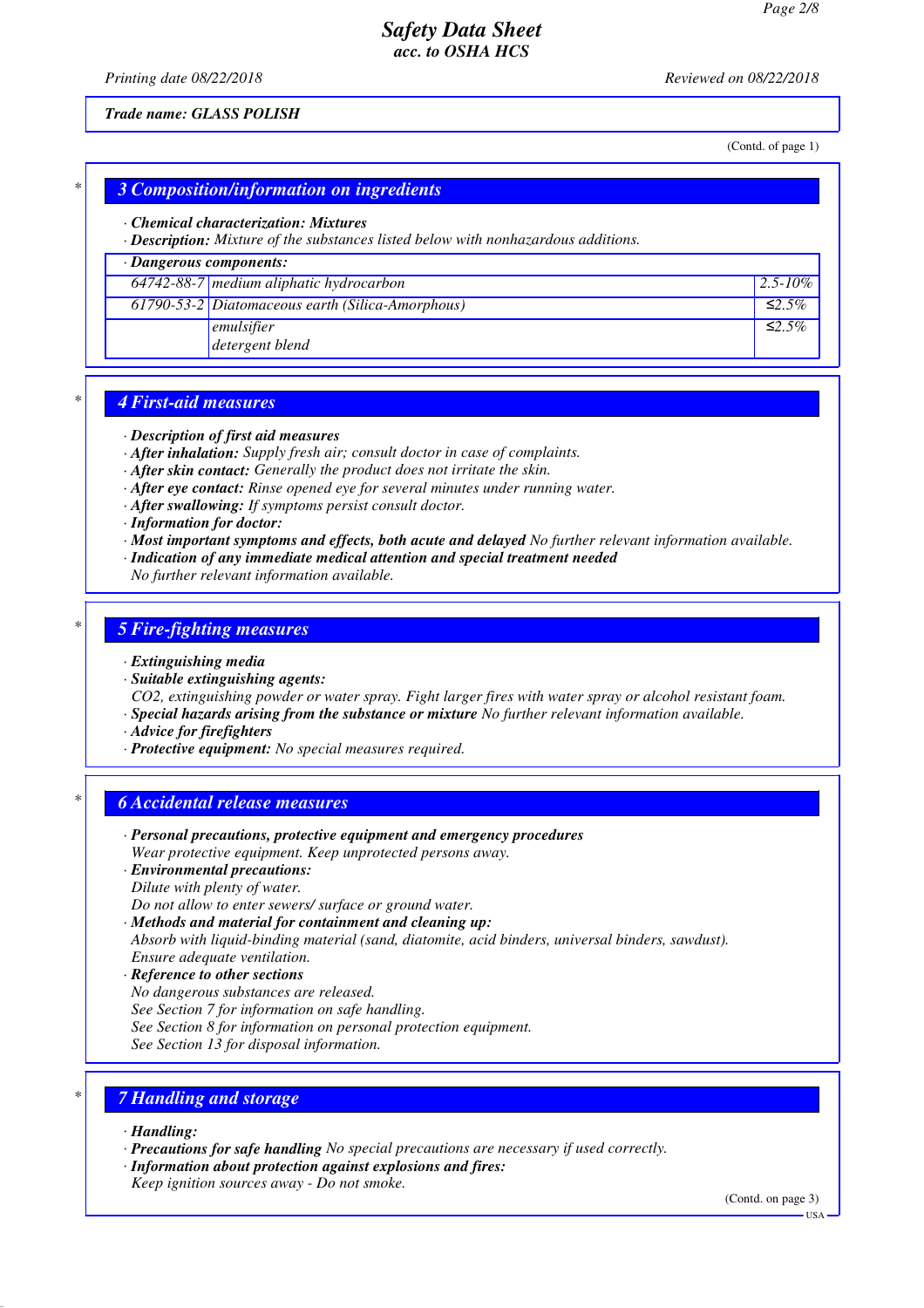*Printing date 08/22/2018 Reviewed on 08/22/2018*

*Trade name: GLASS POLISH*

*Protect against electrostatic charges.*

- *· Conditions for safe storage, including any incompatibilities*
- *· Storage:*
- *· Requirements to be met by storerooms and receptacles: No special requirements.*
- *· Information about storage in one common storage facility: Not required.*
- *· Further information about storage conditions: Keep receptacle tightly sealed.*
- *· Specific end use(s) No further relevant information available.*

*\* 8 Exposure controls/personal protection*

- *· Additional information about design of technical systems: No further data; see item 7.*
- *· Control parameters*
- *· Components with limit values that require monitoring at the workplace:*

*The following constituent is the only constituent of the product which has a PEL, TLV or other recommended exposure limit.*

*At this time, the other constituents have no known exposure limits.*

#### *61790-53-2 Diatomaceous earth (Silica-Amorphous)*

*PEL 20mppcf or 80mg/m3 /%SiO2*

*REL Long-term value: 6 mg/m³ See Pocket Guide App. C*

*TLV TLV withdrawn*

*· Additional information: The lists that were valid during the creation were used as basis.*

- *· Exposure controls*
- *· Personal protective equipment:*
- *· General protective and hygienic measures: Wash hands before breaks and at the end of work.*
- *· Breathing equipment: Not required.*
- *· Protection of hands:*

*The glove material has to be impermeable and resistant to the product/ the substance/ the preparation.*

*Due to missing tests no recommendation to the glove material can be given for the product/ the preparation/ the chemical mixture.*

*Selection of the glove material on consideration of the penetration times, rates of diffusion and the degradation*

*· Material of gloves*

*The selection of the suitable gloves does not only depend on the material, but also on further marks of quality and varies from manufacturer to manufacturer. As the product is a preparation of several substances, the resistance of the glove material can not be calculated in advance and has therefore to be checked prior to the application.*

*· Penetration time of glove material*

*The exact break through time has to be found out by the manufacturer of the protective gloves and has to be observed.*

*· Eye protection:*



*Tightly sealed goggles*

### *\* 9 Physical and chemical properties*

*· Information on basic physical and chemical properties*

*· General Information*

*· Appearance:*

*Form: Liquid*

*Color: Pink*

(Contd. on page 4)

(Contd. of page 2)

USA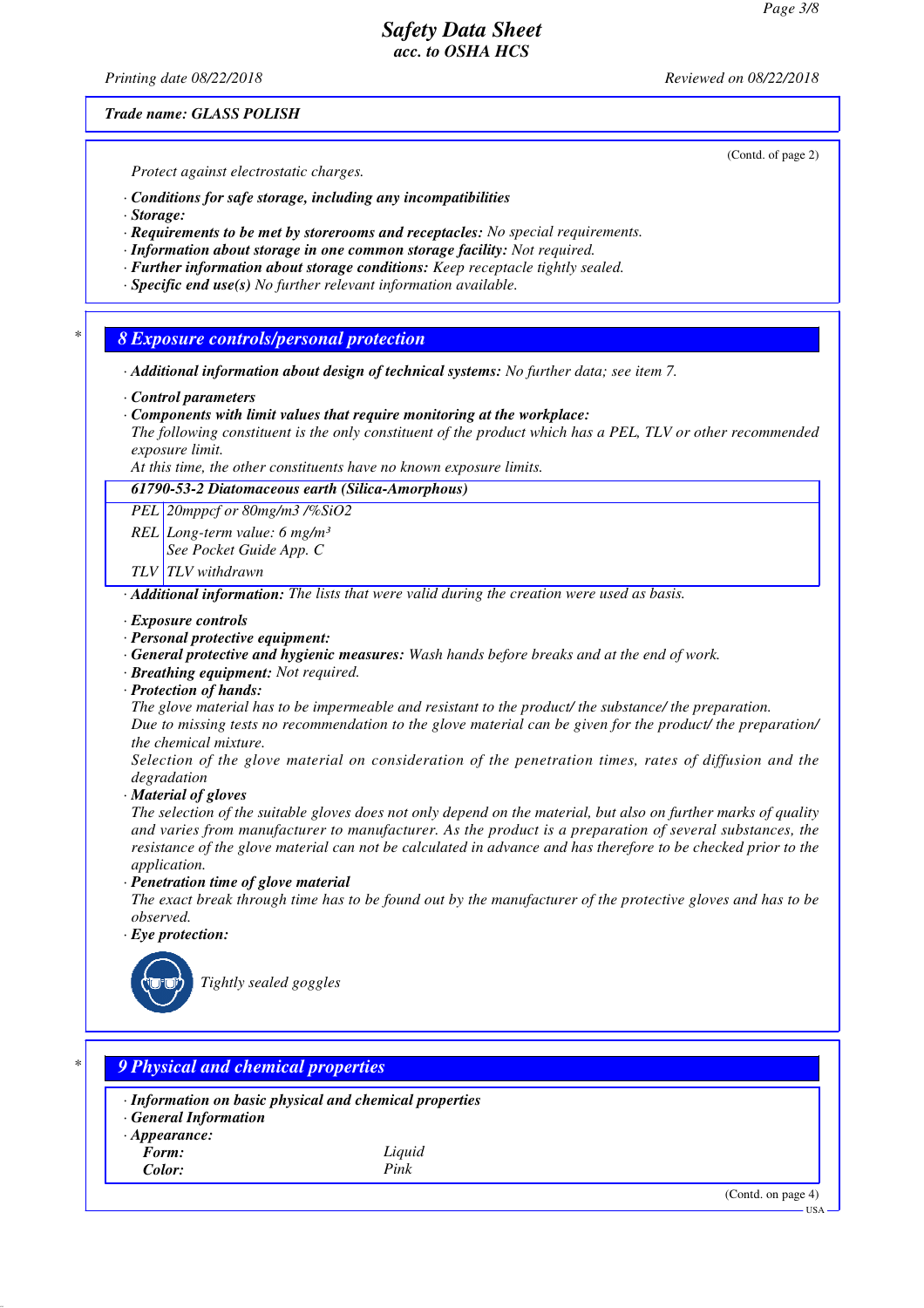*Printing date 08/22/2018 Reviewed on 08/22/2018*

*Trade name: GLASS POLISH*

|                                                            | (Contd. of page 3)                                                                            |
|------------------------------------------------------------|-----------------------------------------------------------------------------------------------|
| $\cdot$ Odor:                                              | Fruit-like                                                                                    |
| · Odor threshold:                                          | Not determined.                                                                               |
| $\cdot$ pH-value at 20 $\degree$ C (68 $\degree$ F):       | 8.6                                                                                           |
| · Change in condition                                      |                                                                                               |
| <b>Melting point/Melting range:</b>                        | Undetermined.                                                                                 |
| <b>Boiling point/Boiling range:</b>                        | 100 °C (212 °F)                                                                               |
| · Flash point:                                             | 42 °C (107.6 °F)                                                                              |
| · Flammability (solid, gaseous):                           | Not applicable.                                                                               |
| · Ignition temperature:                                    | 265 °C (509 °F)                                                                               |
| · Decomposition temperature:                               | Not determined.                                                                               |
| · Auto igniting:                                           | Product is not selfigniting.                                                                  |
| · Danger of explosion:                                     | Product is not explosive. However, formation of explosive air/vapor<br>mixtures are possible. |
| · Explosion limits:                                        |                                                                                               |
| Lower:                                                     | $0.8$ Vol $\%$                                                                                |
| <b>Upper:</b>                                              | 6 Vol %                                                                                       |
| $\cdot$ Vapor pressure at 20 °C (68 °F):                   | 23 hPa (17.3 mm Hg)                                                                           |
| $\cdot$ Density at 20 $\degree$ C (68 $\degree$ F):        | 0.973 $g/cm^3$ (8.1197 lbs/gal)                                                               |
| · Relative density                                         | Not determined.                                                                               |
| · Vapor density                                            | Not determined.                                                                               |
| · Evaporation rate                                         | Not determined.                                                                               |
| · Solubility in / Miscibility with                         |                                                                                               |
| Water:                                                     | Fully miscible.                                                                               |
| · Partition coefficient (n-octanol/water): Not determined. |                                                                                               |
| · Viscosity:                                               |                                                                                               |
| Dynamic at 20 °C (68 °F):                                  | 17,000 mPas                                                                                   |
| Kinematic:                                                 | Not determined.                                                                               |
| · Solvent content:                                         |                                                                                               |
| Organic solvents:                                          | $9.9\%$                                                                                       |
| Water:                                                     | $77.5\%$                                                                                      |
| <b>VOC</b> content:                                        | 9.90%                                                                                         |
|                                                            | 96.3 g/l / 0.80 lb/gal                                                                        |
| <b>Solids content:</b>                                     | 9.6%                                                                                          |
| $\cdot$ Other information                                  | No further relevant information available.                                                    |

# *\* 10 Stability and reactivity*

*· Reactivity No further relevant information available.*

*· Chemical stability*

*· Thermal decomposition / conditions to be avoided: No decomposition if used according to specifications.*

*· Possibility of hazardous reactions No dangerous reactions known.*

*· Conditions to avoid No further relevant information available.*

*· Incompatible materials: No further relevant information available.*

*· Hazardous decomposition products: No dangerous decomposition products known.*

(Contd. on page 5)

US<sub>i</sub>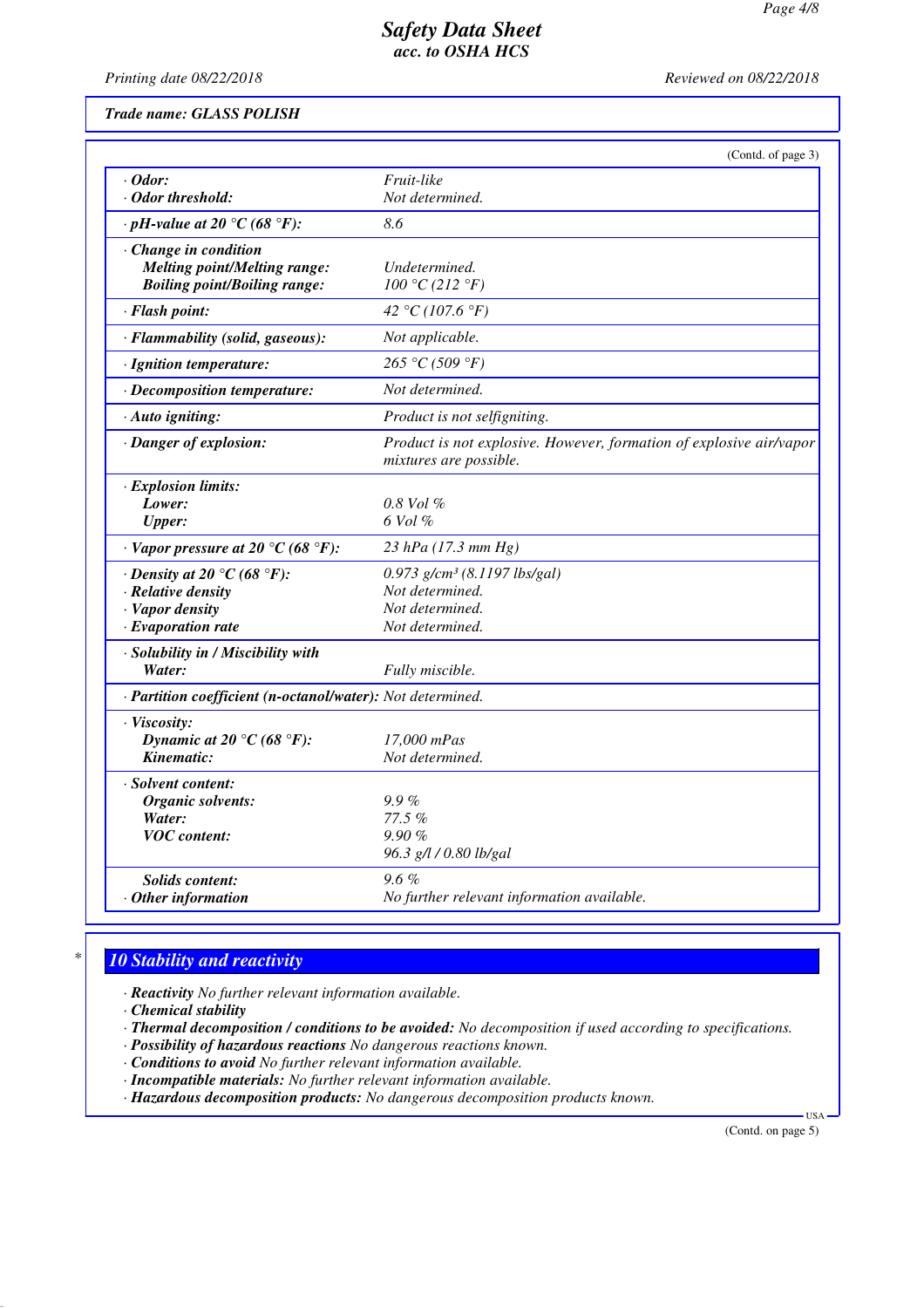*Printing date 08/22/2018 Reviewed on 08/22/2018*

*Trade name: GLASS POLISH*

(Contd. of page 4)

| * | <b>11 Toxicological information</b><br>$\cdot$ Acute toxicity:       |                                                  | · Information on toxicological effects                                                    |   |  |  |  |
|---|----------------------------------------------------------------------|--------------------------------------------------|-------------------------------------------------------------------------------------------|---|--|--|--|
|   |                                                                      |                                                  | · LD/LC50 values that are relevant for classification:                                    |   |  |  |  |
|   |                                                                      |                                                  | 64742-88-7 medium aliphatic hydrocarbon                                                   |   |  |  |  |
|   | Oral                                                                 | LD50                                             | $>6,500$ mg/kg (rat)                                                                      | 3 |  |  |  |
|   | Dermal                                                               | LD50                                             | $>3,000$ mg/kg (rab)                                                                      |   |  |  |  |
|   |                                                                      |                                                  | Inhalative LC50/4 h > 14 mg/l (rat)                                                       |   |  |  |  |
|   | $\cdot$ on the eye: No irritating effect.<br>Carcinogenic categories |                                                  | · Sensitization: No sensitizing effects known.<br>· Additional toxicological information: |   |  |  |  |
|   | · IARC (International Agency for Research on Cancer)                 |                                                  |                                                                                           |   |  |  |  |
|   |                                                                      | 61790-53-2 Diatomaceous earth (Silica-Amorphous) |                                                                                           |   |  |  |  |
|   | 14808-60-7 silica                                                    |                                                  |                                                                                           |   |  |  |  |
|   |                                                                      |                                                  | · NTP (National Toxicology Program)                                                       |   |  |  |  |
|   |                                                                      |                                                  | None of the ingredients is listed.                                                        |   |  |  |  |
|   | <b>OSHA-Ca (Occupational Safety &amp; Health Administration)</b>     |                                                  |                                                                                           |   |  |  |  |
|   | None of the ingredients is listed.                                   |                                                  |                                                                                           |   |  |  |  |

# *\* 12 Ecological information*

- *· Toxicity*
- *· Aquatic toxicity: No further relevant information available.*
- *· Persistence and degradability No further relevant information available.*
- *· Behavior in environmental systems:*
- *· Bioaccumulative potential No further relevant information available.*
- *· Mobility in soil No further relevant information available.*
- *· Additional ecological information:*
- *· General notes:*
- *Water hazard class 1 (Self-assessment): slightly hazardous for water*

*Do not allow undiluted product or large quantities of it to reach ground water, water course or sewage system.*

- *· Results of PBT and vPvB assessment*
- *· PBT: Not applicable.*
- *· vPvB: Not applicable.*
- *· Other adverse effects No further relevant information available.*

### *\* 13 Disposal considerations*

- *· Waste treatment methods*
- *· Recommendation: Must not be disposed of together with household garbage. Do not allow product to reach sewage system.*
- *· Uncleaned packagings:*
- *· Recommendation: Disposal must be made according to official regulations.*

(Contd. on page 6) -<br>HSA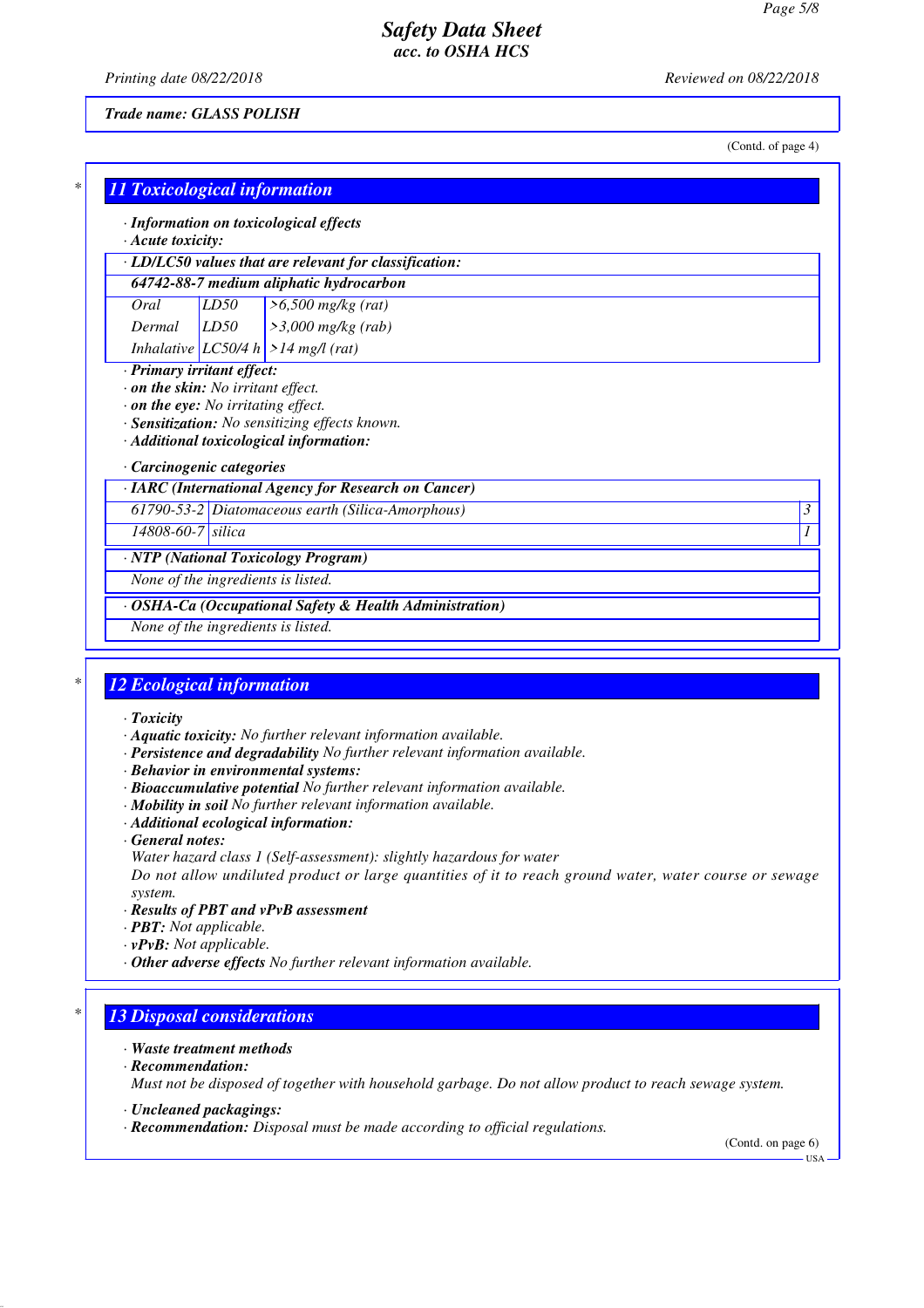*· Recommended cleansing agent: Water, if necessary with cleansing agents.*

*Printing date 08/22/2018 Reviewed on 08/22/2018*

*Trade name: GLASS POLISH*

(Contd. of page 5)

| <b>14 Transport information</b>                                                     |                                                         |
|-------------------------------------------------------------------------------------|---------------------------------------------------------|
| $\cdot$ UN-Number                                                                   |                                                         |
| $\cdot$ <i>DOT</i>                                                                  | NA1993                                                  |
| · ADR, IMDG, IATA                                                                   | <b>UN1993</b>                                           |
| $\cdot$ ADN                                                                         | Void                                                    |
| · UN proper shipping name                                                           |                                                         |
| $\cdot$ DOT                                                                         | COMBUSTIBLE LIQUID, N.O.S (medium aliphatic             |
|                                                                                     | hydrocarbon)                                            |
| $\cdot$ ADR                                                                         | 1993 Flammable liquids, n.o.s.                          |
| $\cdot$ ADN                                                                         | Void                                                    |
| $\cdot$ IMDG                                                                        | FLAMMABLE LIQUID, N.O.S.                                |
| $\cdot$ IATA                                                                        | FLAMMABLE LIQUID, N.O.S. (medium aliphatic hydrocarbon) |
| · Transport hazard class(es)                                                        |                                                         |
| $\cdot$ <i>DOT</i>                                                                  |                                                         |
|                                                                                     |                                                         |
|                                                                                     |                                                         |
|                                                                                     |                                                         |
|                                                                                     |                                                         |
| · Class                                                                             | 3 Combustible liquids                                   |
| $\cdot$ Label                                                                       | 3                                                       |
| $\cdot$ ADR, ADN, IMDG                                                              | <u>La La La La La La L</u> a                            |
| $\cdot$ Class                                                                       | Void                                                    |
| $\cdot$ IATA                                                                        |                                                         |
|                                                                                     |                                                         |
| · Class                                                                             | 3 Flammable liquids                                     |
| · Label                                                                             | 3                                                       |
| · Packing group                                                                     |                                                         |
| $\cdot$ DOT, IATA                                                                   | III                                                     |
| $\cdot$ ADR, IMDG                                                                   | Void                                                    |
| · Environmental hazards:                                                            |                                                         |
| · Marine pollutant:                                                                 | N <sub>O</sub>                                          |
| · Special precautions for user                                                      | Not applicable.                                         |
| · EMS Number:                                                                       | $F-E, S-E$                                              |
| · Transport in bulk according to Annex II of<br><b>MARPOL73/78 and the IBC Code</b> | Not applicable.                                         |
| · Transport/Additional information:                                                 |                                                         |
|                                                                                     |                                                         |
| $\cdot$ DOT                                                                         |                                                         |
| · Quantity limitations                                                              | On passenger aircraft/rail: 60 L                        |
|                                                                                     | On cargo aircraft only: 220 L                           |
|                                                                                     |                                                         |

(Contd. on page 7)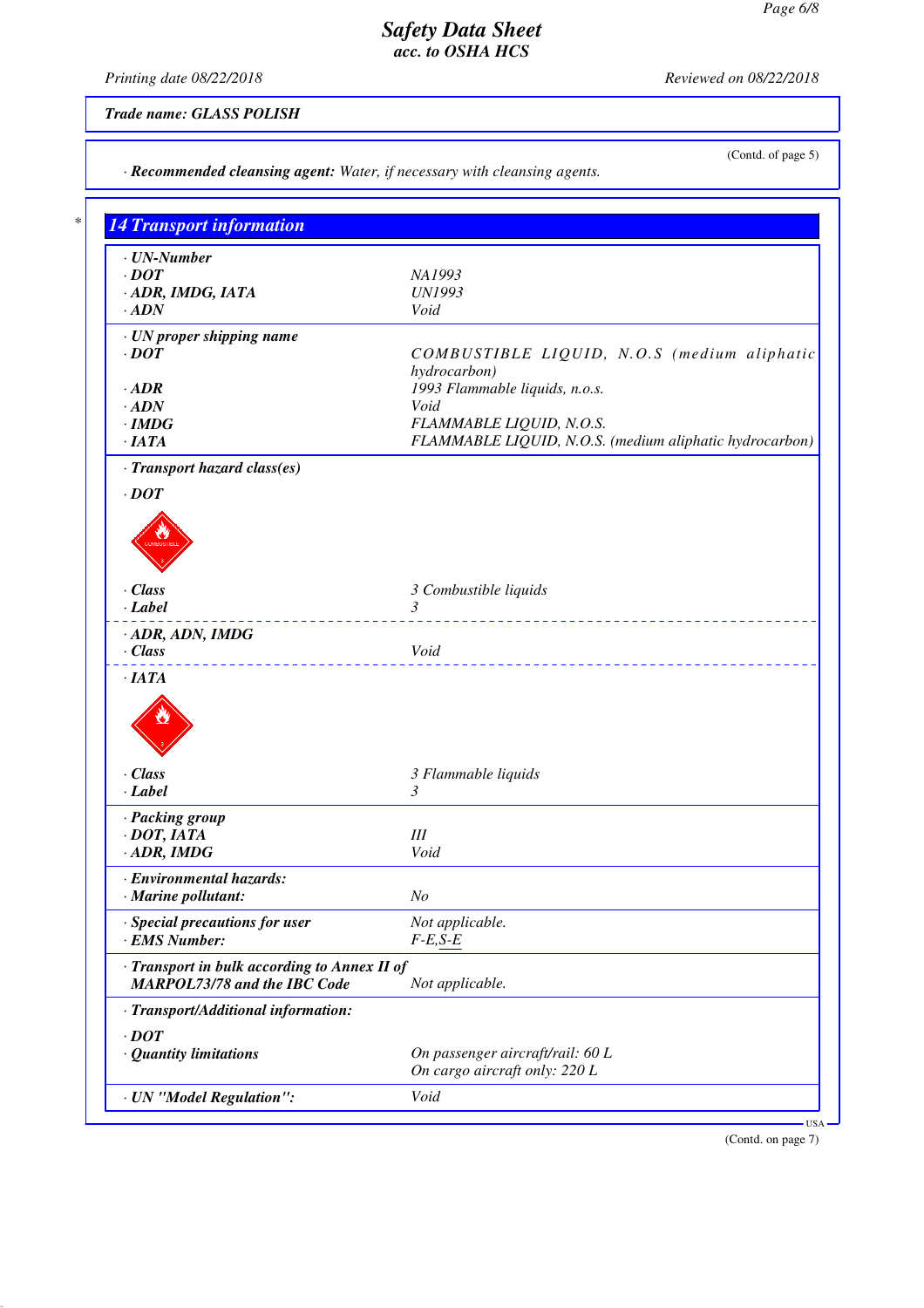*Printing date 08/22/2018 Reviewed on 08/22/2018*

*Trade name: GLASS POLISH*

(Contd. of page 6)

| · Safety, health and environmental regulations/legislation specific for the substance or mixture                                    |  |
|-------------------------------------------------------------------------------------------------------------------------------------|--|
| · Sara                                                                                                                              |  |
| · Section 355 (extremely hazardous substances):                                                                                     |  |
| None of the ingredients is listed.                                                                                                  |  |
| · Section 313 (Specific toxic chemical listings):                                                                                   |  |
| 1336-21-6 ammonia                                                                                                                   |  |
| $52-51-7$ bronopol (INN)                                                                                                            |  |
| · TSCA (Toxic Substances Control Act) All ingredients are listed                                                                    |  |
| · TSCA new (21st Century Act) (Substances not listed)                                                                               |  |
| emulsifier                                                                                                                          |  |
| detergent blend                                                                                                                     |  |
| · Proposition 65                                                                                                                    |  |
| Chemicals known to cause cancer:                                                                                                    |  |
| None of the ingredients is listed.                                                                                                  |  |
| · Chemicals known to cause reproductive toxicity for females:                                                                       |  |
| None of the ingredients is listed.                                                                                                  |  |
| · Chemicals known to cause reproductive toxicity for males:                                                                         |  |
| None of the ingredients is listed.                                                                                                  |  |
| · Chemicals known to cause developmental toxicity:                                                                                  |  |
| None of the ingredients is listed.                                                                                                  |  |
|                                                                                                                                     |  |
| · Carcinogenic categories<br>· EPA (Environmental Protection Agency)                                                                |  |
| None of the ingredients is listed.                                                                                                  |  |
|                                                                                                                                     |  |
| · TLV (Threshold Limit Value established by ACGIH)<br>14808-60-7 silica                                                             |  |
|                                                                                                                                     |  |
| · NIOSH-Ca (National Institute for Occupational Safety and Health)                                                                  |  |
| 14808-60-7 silica                                                                                                                   |  |
| GHS label elements<br>The product is classified and labeled according to the Globally Harmonized System (GHS).                      |  |
| · Hazard pictograms                                                                                                                 |  |
|                                                                                                                                     |  |
|                                                                                                                                     |  |
|                                                                                                                                     |  |
| GHS02                                                                                                                               |  |
|                                                                                                                                     |  |
| · Signal word Warning<br>· Hazard statements                                                                                        |  |
| Flammable liquid and vapor.                                                                                                         |  |
| · Precautionary statements                                                                                                          |  |
| Keep away from heat/sparks/open flames/hot surfaces. - No smoking.                                                                  |  |
| Keep container tightly closed.                                                                                                      |  |
| Ground/bond container and receiving equipment.                                                                                      |  |
| Use explosion-proof electrical/ventilating/lighting/equipment.                                                                      |  |
|                                                                                                                                     |  |
| Use only non-sparking tools.                                                                                                        |  |
| Take precautionary measures against static discharge.<br>Wear protective gloves/protective clothing/eye protection/face protection. |  |